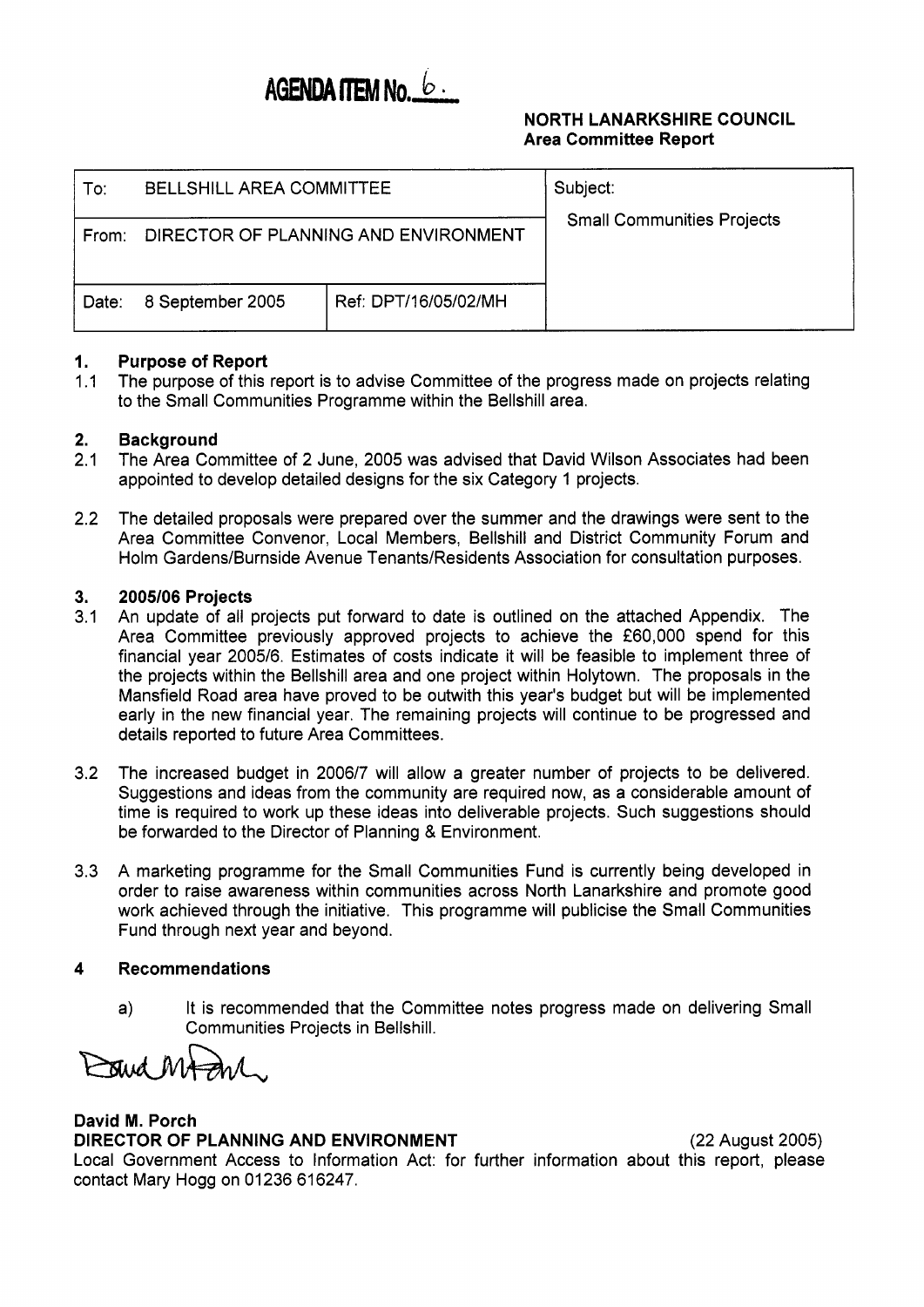## **APPENDIX: SMALL COMMUNITIES PROJECTS**

| Category | <b>Site Location/Name</b>                          | <b>Progress Update</b>                                                                                                                                                                                                                                                                                                                                                                                                                                                                                                                                                           |
|----------|----------------------------------------------------|----------------------------------------------------------------------------------------------------------------------------------------------------------------------------------------------------------------------------------------------------------------------------------------------------------------------------------------------------------------------------------------------------------------------------------------------------------------------------------------------------------------------------------------------------------------------------------|
|          | Mossend, Holm<br>Gardens/Burnside Road             | Detailed designs and consultation complete. Proposals to be implemented in September to upgrade<br>and improve the accessibility of the pedestrian link comprising of the provision of a pedestrian ramp,<br>new planting, and the repair of the adjacent footpath and edging.                                                                                                                                                                                                                                                                                                   |
|          | Bellshill, Mansfield Road.                         | Detailed designs and consultation complete. The proposals for these sites will seek to upgrade the<br>appearance and amenity value of the spaces by introducing new planting, the repair and formation of<br>footpaths, the installation of a new play area and general maintenance works. Indicative costs mean<br>that the project will be implemented early next financial year.                                                                                                                                                                                              |
|          | Orbiston, Community Road<br>and Surrounding Areas. | Further consultation undertaken. Detailed designs complete with the works being implemented in<br>September. Proposals for these areas will include general maintenance to upgrade the appearance of<br>the area including the repair of footpaths, re-turfing, repair or replacement of fencing and new planting.                                                                                                                                                                                                                                                               |
|          | Bellshill, Motherwell Road.                        | Detailed design complete. The proposals for this area seek to enhance the appearance of this highly<br>visible site. Proposals include the removal of litter and debris, the construction of a new coping course<br>to walls, replacing existing stone and cement coping on one side and the filling in of gaps in the<br>existing soft landscaped areas. The land is not within Council ownership but talks are in progress with<br>the owners of the land to accomplish a partnership agreement to progress the project to<br>implementation stage in the next financial year. |
|          | Bellshill, Rockburn Crescent.                      | After further consultation detailed design complete. Proposals to be implemented in September. The<br>proposals for the site seek to improve the amenity of the area for the residents of Rockburn Crescent<br>and will include the planting of the embankments with shrubs and trees, the removal of a handrail,<br>additional tree planting to achieve an 'avenue' effect and the reconstruction of uneven concrete slab<br>paths and the removal of a paved area. A small section of railings will be installed as part of the<br>proposals.                                  |
|          | Holytown, Alexandria<br>Quadrant                   | The <b>The</b><br>Detailed designs and consultation complete. Proposals to be implemented in September.<br>environmental works will add to the general amenity value of the space, in turn enhancing the<br>appearance of Holytown village centre. Proposals will include the reformation of the open seating<br>area, replacement of seats and litter-bins, the removal of wooden rails, reformation of footpaths,<br>additional shrub and tree planting and general maintenance work.                                                                                          |

 $\bullet$ 

 $\sim$